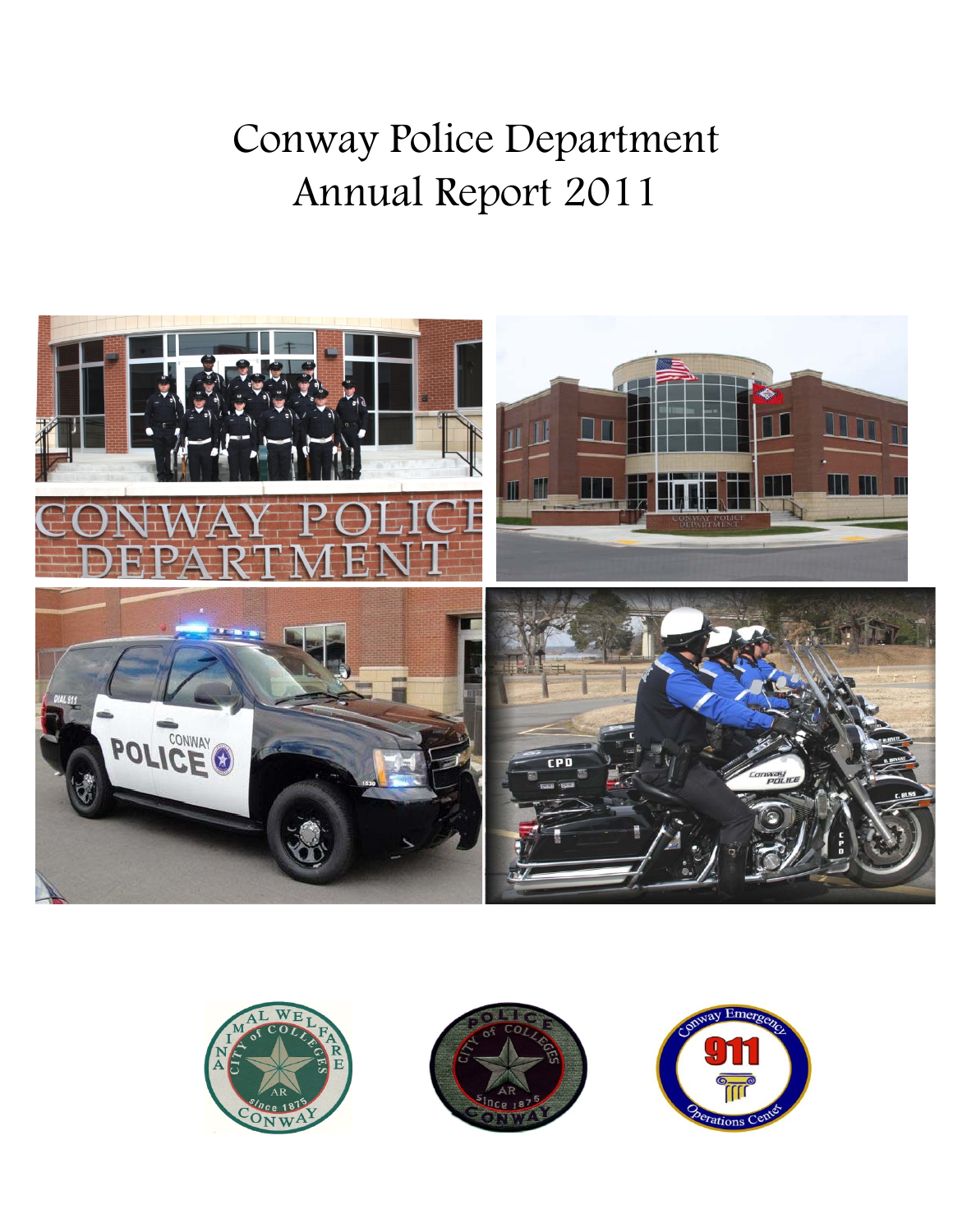## CONWAY POLICE DEPARTMENT



## Our Mission

We, the members of the Conway Police Department, are committed to protecting and serving the citizens of Conway, Arkansas. That is our highest calling, as we pledge to join hands with others in carrying out our sworn duty to uphold the law.

We promise:

- To hold ourselves to a higher level of excellence without compromise
- To provide consistent and non-biased treatment for all citizens
- To address citizens' concerns by acknowledgement, assessment and action
- To embrace and respect the various cultures which make up our community

## $\checkmark$

*May our vision always be to help create a safer community in which to raise our families and thereby promote a brighter future for all*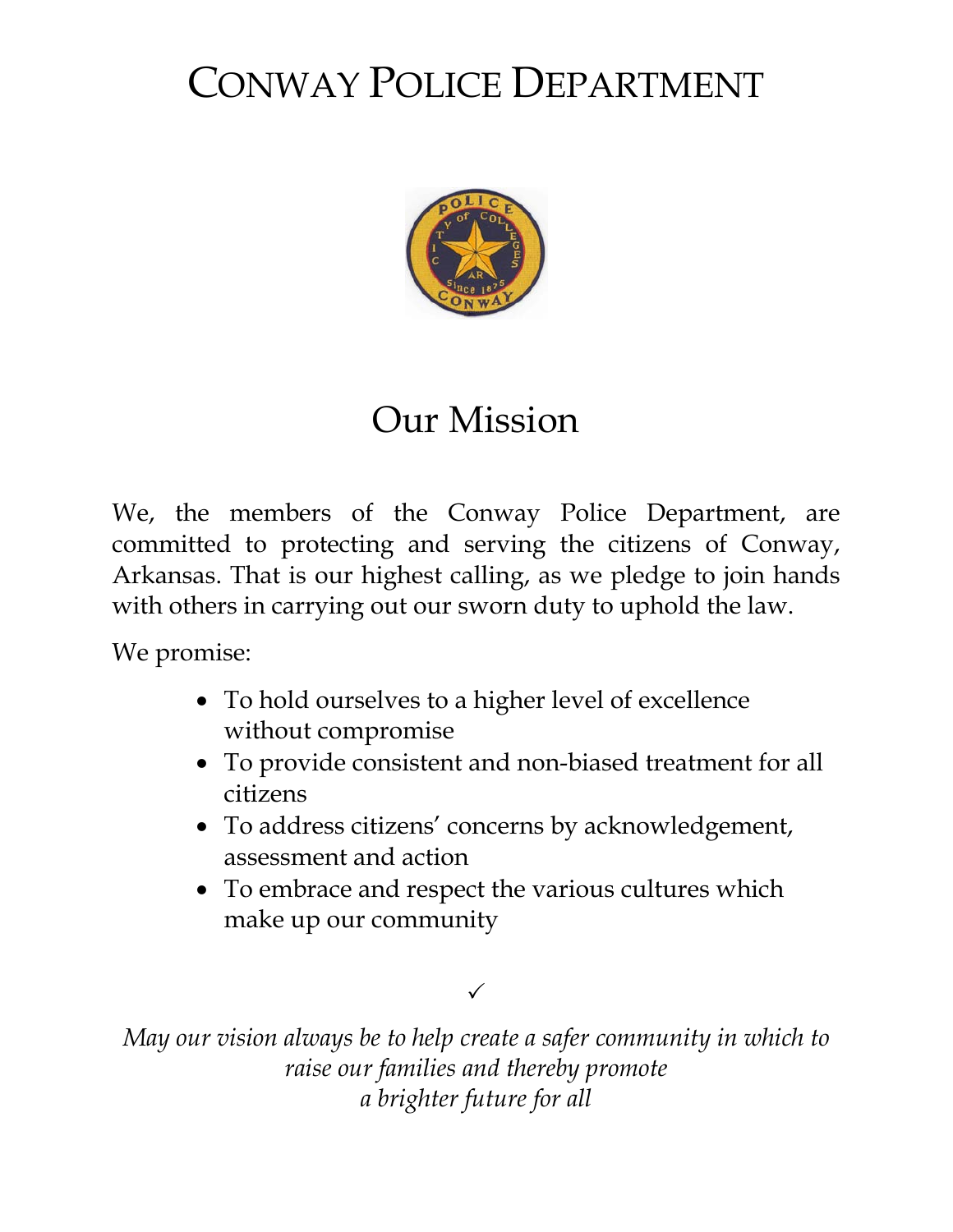

## **Conway Police Department – 2011 Annual Report**

This document is a report of not only crime statistics but activities and services conducted by the police department in the protection and service to the citizens of this community. While this is a comprehensive report of services required, it does not include the many incidents of police personnel assisting members of the community that did not result in a report filed or arrest made. This report is encouraging considering the ever increasing demand on police services by a growing community and the high turnover rate experienced in the Communications Center and Patrol Division. In 2011 we experienced an 11% turnover rate in sworn officers and a 73% turnover rate in the Conway Emergency Operations Center.

Special Operations worked twenty‐six special events resulting in one thousand two hunderd and fourteen (1,214) total man‐hours. The hours worked on special events in the city pulled officers from their normal enforcement duties. The District Patrol Officers completed 900 PPERPs (Personal Property Enhanced Property Program); 80 business and 820 residential surveys for Conway residents and business owners; and area Officers assisted with 6 new Neighborhood Watch Programs. SWAT reported being utilized fifteen (15) times in 2011 for incidents ranging from narcotics search warrants to barricaded suspects. Investigations Division worked a total of 1,873 cases, a 1.3% increase from 2010. There were 4,542 adult arrests made and 400 juvenile arrests made, department wide, in 2011. Conway Emergency Operations Center reported 58,650 calls for service and 28,767 911 calls. Animal Welfare Unit reported a total intake of 1,686 animals, a total of 579 adoptions, and 3,950 licenses issued. There were 1,084 animals euthanized and 1,406 citation and warnings issued. There was a total of 17,857 hours of training for officers in 2011; these hours included basic police training, K9, SWAT and Field Training. Program highlights included implementation of the Premise Alert System, Paws in Prison Program, and Text‐A‐Tip. Other programs included the Youth Leadership Academy, Drug Take Back, Enforcement of Underage Drinking Laws (EUDL), and the Explorer Program.

With the anticipated passing of the rededication of bonds and City Council's commitment to fix employee salaries and increase resources in public safety, 2012 is looking to be a great year for the department.

The members of the Conway Police Department are dedicated professionals proud to serve and protect our community.

Chief A. J. Gary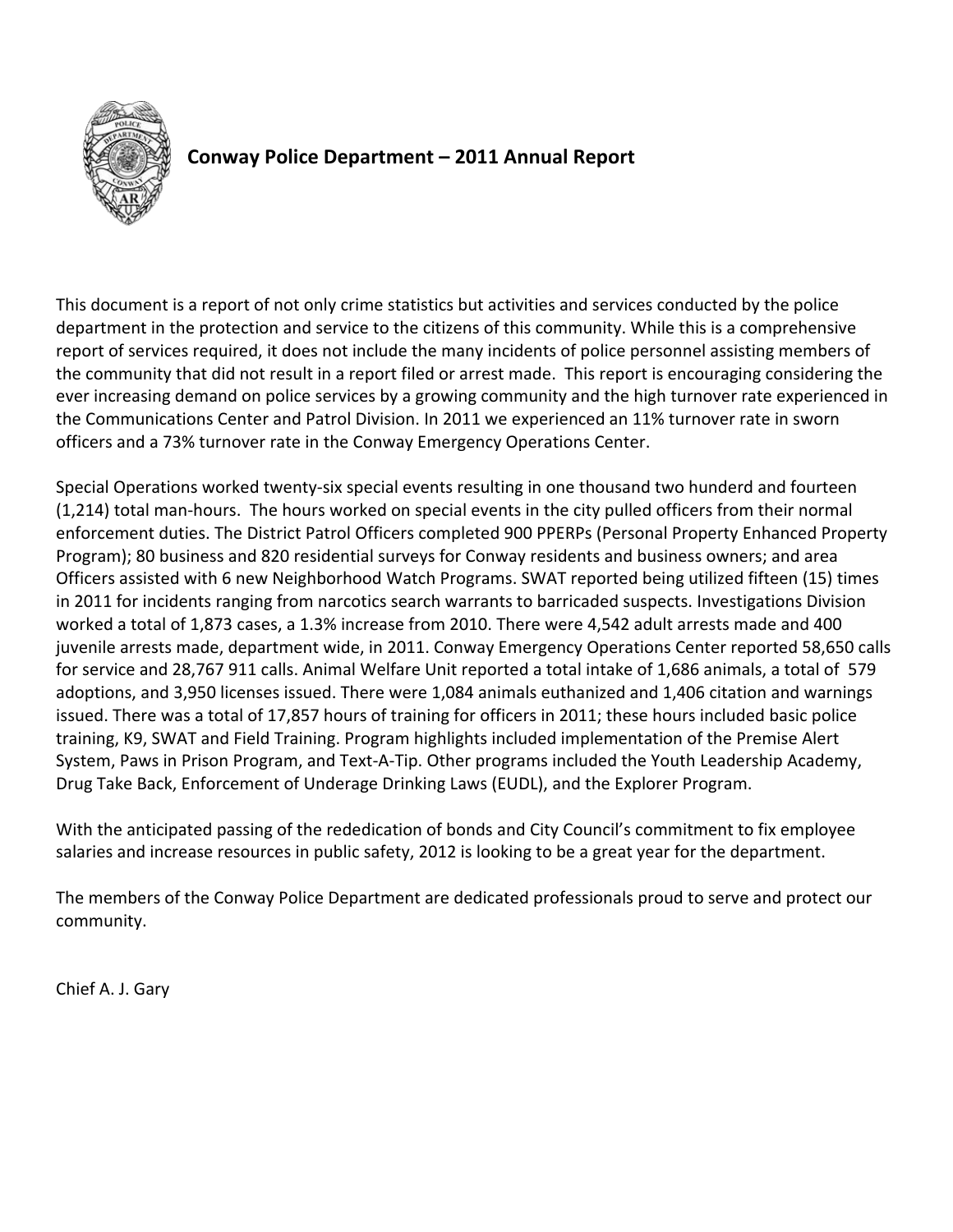**Violent Crimes** overall had no change from 2010 to 2011. There were 220 violent crimes reported in 2011 versus 221 violent crimes reported in 2010. The percentage of clearance for violent crimes within 2011 is 33% versus 39% for 2010. The violent crimes in Conway for 2011 are broken down as follows:

- There was a 25% decrease in murders with 3 reported in 2011 and 4 in 2010.
- There was a 5% increase in rapes with 20 reported in 2011 and 19 in 2010.
- There was a 71% increase in robberies with 82 reported in 2011 and 48 in 2010.
- There was a 23% decrease in aggravated Assaults with 115 reported in 2011 and 150 in 2010.

**Property Crimes**. There was a 2% increase in property crimes from 2010 to 2011 with 2,616 property crimes reported in 2011 versus 2,562 property crimes reported in 2010. The percentage of clearance for property crimes within 2011 is 21% versus 14% clearance rate for 2010. The property crimes in Conway for 2011 are broken down as follows:

- There was a 11% decrease in burglaries with 397 reported in 2011 and 446 in 2010.
- There was a 5% increase in thefts with 2,108 reported in 2011 and 2,012 in 2010.
- There was a 11% increase in motor vehicle thefts with 105 reported in 2011 and 95 in 2010.
- There was a 33% decrease in arsons with 6 reported in 2011 and 9 in 2010.

The below table depicts reported incidents over the past seven years. This reflects that while the population in Conway has risen significantly, there has been no significant rise in crime. It should also be noted that in 2008 changes in national reporting requirements resulted in the inclusion of certain crimes that were previously not counted.

| CHING Statstics Companison for E003 thru E011 |        |        |        |        |                |        |        |
|-----------------------------------------------|--------|--------|--------|--------|----------------|--------|--------|
|                                               | 2005   | 2006   | 2007   | 2008   | 2009           | 2010   | 2011   |
| Murder                                        | 1      | 3      | 2      | 0      | $\overline{2}$ | 4      | 3      |
| Rape                                          | 26     | 35     | 39     | 29     | 24             | 19     | 20     |
| Robbery                                       | 39     | 61     | 64     | 61     | 59             | 48     | 82     |
| <b>Burglary</b>                               | 419    | 393    | 465    | 418    | 451            | 446    | 397    |
| Theft                                         | 2113   | 1843   | 1681   | 2399   | 1980           | 2012   | 2108   |
| <b>Motor Vehicle Theft</b>                    | 177    | 184    | 173    | 128    | 125            | 95     | 105    |
| <b>Estimated Population</b>                   | 52,428 | 54,199 | 55,970 | 57,741 | 58,512         | 59,881 | 60,881 |

#### **Crime Statstics Comparison for 2005 thru 2011**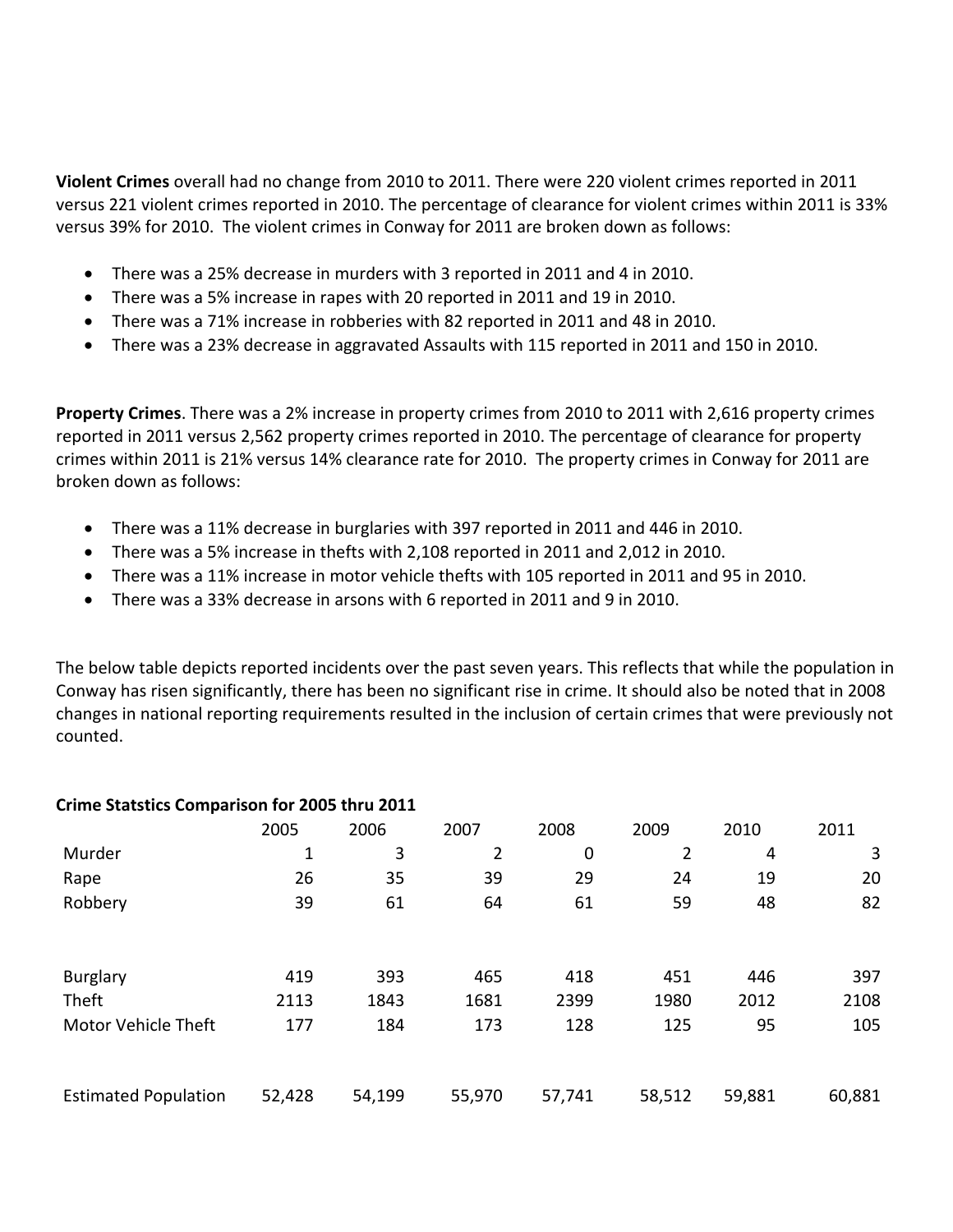#### **ADMINISTRATION DIVISION**

The Administration Division consists of 6 sworn officers and 39 non-sworn who are assigned to warrants, records, fleet, communications center, property and evidence. The following Administration Division statistics were reported for 2011:

- Fleet Maintenance received a total of 22 new police vehicles in 2011, the largest single year conversion of vehicles in the history of CPD. Fleet reported having a total of a 100 vehicles consisting of patrol vehicles such as Chevy Tahoes, Ford Crown Victorias, Honda and Harley Davidson motorcycles, along with unmarked units for criminal investigations. During this fiscal year a total of seven (7) vehicles were removed from service and auctioned off.
- Evidence and Property received 903 items in 2011, of which, 633 were transported to AR Crime Lab for processing and 1,348 items were destroyed. As of yearend, they were in control of 4,928 items of evidence.
- Training reported a total of 17,857 hours of training for its officers in 2011; these hours included basic police training, K9, SWAT and Field Training. Records processed 11,091 incident reports and 5,315 citations in 2010.
- Warrants reported a total of 4,084 warrants served; 619 transport hours and; 149 bailiff hours.
- AWU reported a total intake of 1,686 animals; 579 adoptions, 3,950 licenses were issued. There were 1,084 animals euthanized and 1,406 citation and warnings were issued.
- CEOC reported 58,650 calls for service, and 28,767 911 calls
- Records Section processed and approved 11,058 incident reports, 2,308 collision reports, and entered 5,951 warning tickets, 6,627 citations, 713 UCA PD citations and 1 Rail Road citation.

#### Program Highlights

❖ Premise Alert System

CPD kicked off the Premise Alert System. This program allows residents to provide critical information to the CPD concerning family members with special needs to allow for an improved response time by CPD officers when receiving calls relating to those individuals.

❖ Youth Leadership Academy

In 2011, the Training Section held a Youth Leadership Academy. During the weeklong event, 19 children from the community were exposed to CPD functions such as Patrol, Motorcycle, K9, SWAT, CID, Traffic and the Explorer Program. Important safety issues such as internet safety were covered with attendees.

❖ Paws in Prison Program

Conway Animal Welfare Unit became involved with the Arkansas Department of Correction's Paws in Prison Program. This program allows Inmates the opportunity to become trainers of rescue dogs. This program will reduce the number of animals who perish by better preparing them to be loving, obedient and adoptable pets and will allow inmates the skills necessary to support successful rehabilitation. In states where similar programs operate, they have had a profound impact on inmates and staff, thus improving security and the quality of life inside the institutions.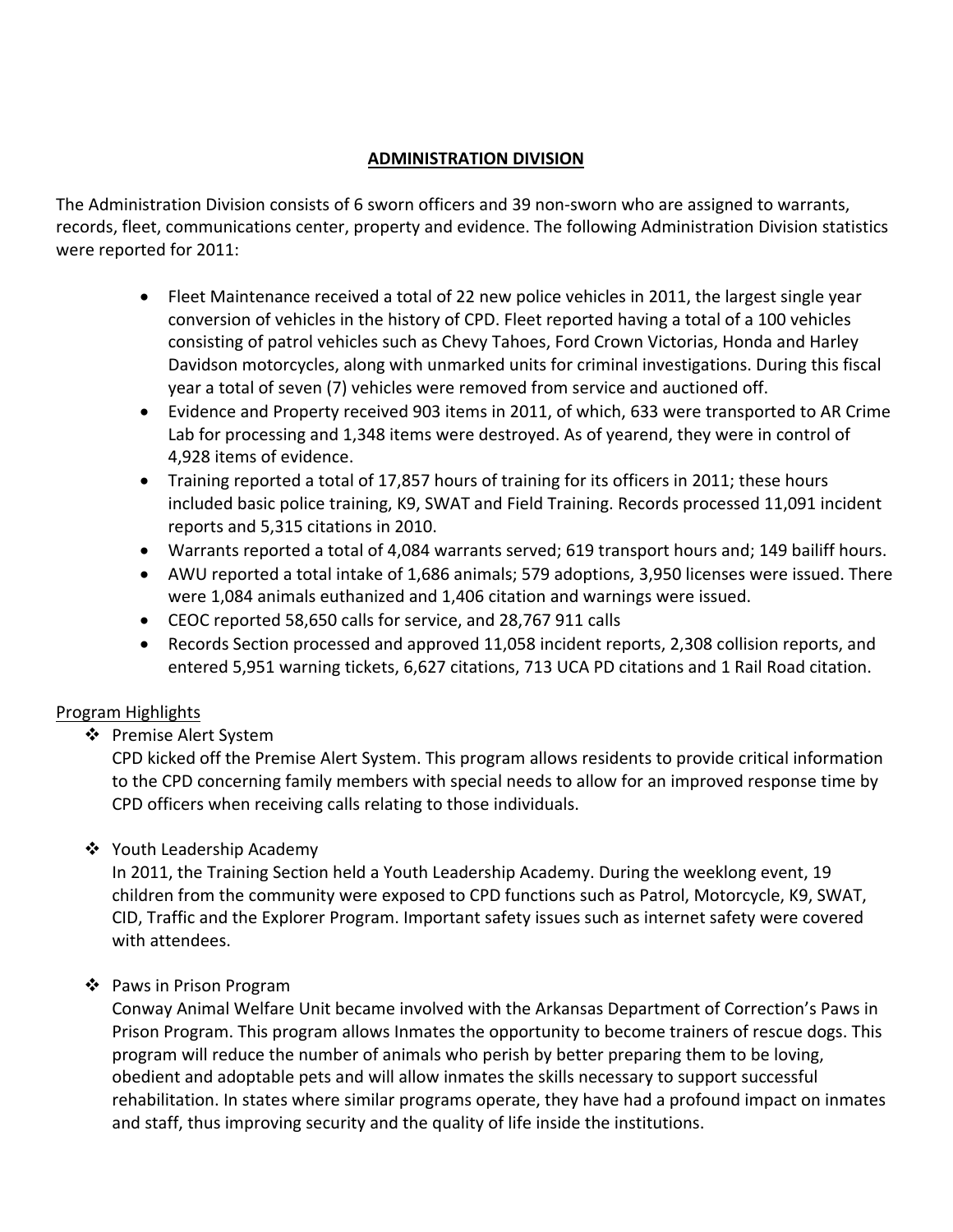#### **INVESTIGATIONS DIVISION**

The Conway Police Department Criminal Investigation Division consists of 17 sworn officers and 1 non‐sworn who are assigned to Investigations, Narcotics, K9, and COMPSTAT. The following CID statistics were reported for 2010:

- Investigations worked a total of 1,873 cases, a 1.3% increase from 2010
- Narcotics reported 352 cases opened, a 43% increase compared to 2010; \$393,364 worth of illegal drugs seized, a 29% decrease compared to 2010; 20 search warrants served, a 9% increase compared to 2010 and; eleven (11) meth labs seized which resulted in an 38% increase compared to 2010.
- The K9 unit was utilized 80 times throughout the year reporting: \$63,360 in seized drug money.
- There were 4,542 adult arrests made and 400 juvenile arrests made, department wide, in 2011.

#### Program Highlights

Text A Tip

Due to the enormous popularity of text messaging the Conway Police Department began utilizing state of the art technology to receive crime tips via text message and through WebTips. This service is 100% anonymous. The technology routes messages through a server that encrypts cell phone numbers before they get to police. The technology also allows investigators to securely reply back to the cell phone without compromising the tipster's identity.

Some of the advantages of text messaging includes being able to communicate in real time with texters. It also allows people to notify police when calling may not be feasible or safe. Texting a tip is easy. Chief Gary hopes to recruit teens and young adults who wouldn't normally pick up the phone to call police. "It's their personal safety channel to alert someone of a possible danger. For example if they see a weapon, or a posting on MySpace or Facebook that could indicate danger or have knowledge of a drug deal." Since the program began in June, we have received 32 tips which contributed to a drug arrest, locating a bank robbery suspect and recovering one weapon.

#### ❖ Drug Take Back Program

Conway Police Department installed a permanent drop box for citizens to dispose of their unused prescription drugs. In 2011, 299 lbs of prescription medications were collected and disposed of safely.

#### EUDL (Enforcement of Underage Drinking Laws)

Conway Police Department received EUDL grant funds totaling \$15,440 from Office of Justice. With these funds our department has had the means to address the problem of minors being served alcohol in our community. During 2011, a total of 85 Compliance checks were conducted with approximately 1/3 of the checks resulting in failure of the business to follow the laws and serve alcohol to minors, resulting in 42 arrests. Conway Police Department also engaged students to the cause by holding a contest for a billboard design; five (5) student designs were selected to be placed on billboards around Conway. These billboards are due to be finished within first few months of 2012.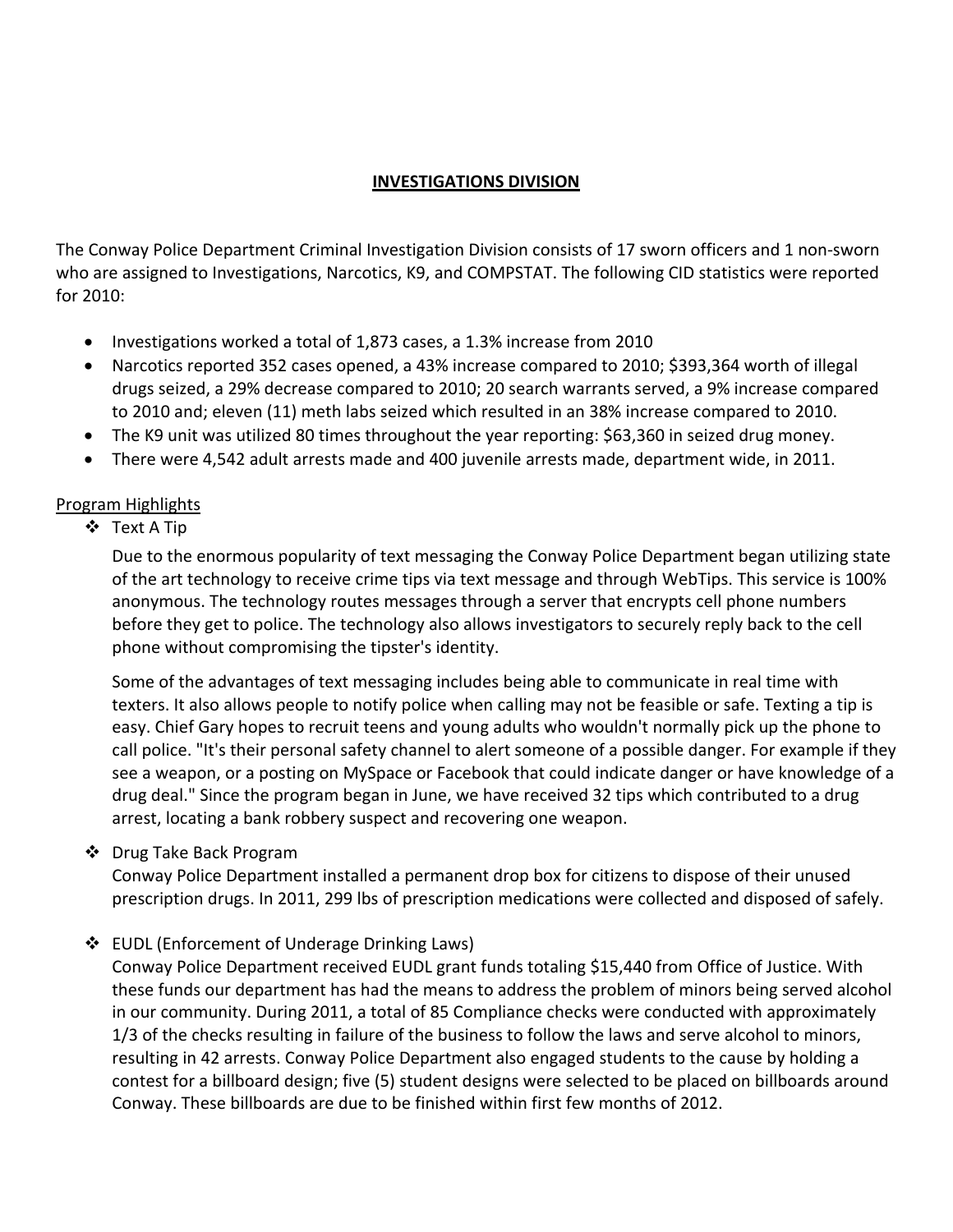#### **PATROL DIVISION**

The Patrol Division consists of 83 sworn officers and 2 non‐sworn who are assigned to Patrol, School Resource Officers, Traffic, and Special events. The following Patrol Division statistics were reported for 2011:

- District officers completed 900 PPERPs (Personal Property Enhanced Property Program); 80 business and 820 residential surveys for Conway residents and business owners; and area Officers assisted with 6 new Neighborhood Watch Programs.
- As of 2011, 88% of the Patrol Division had completed training in Crime Scene processing; 95% had completed Standardized Field Sobriety training; and 20 patrol officers attended the Emergency Vehicle Operations Course.
- Patrol reported 20 police pursuits, a 35% increase compared to 2010; 3167 accidents were worked, a 6.5% decrease compared to 2010; 217 DWI/DUI arrests were made, a 3% increase compared to 2010 ; 798 "no seat belt" citations were issued, a17% decrease compared to 2010; and 87 "no child restraint" citations were issued, a 9% increase compared to 2010.
- SWAT reported being utilized fifteen (15) times in 2011 for incidents ranging from narcotics search warrants to barricaded suspects.

#### Program Highlights

**❖** Explorer Program

The Conway Police Department grew considerably in 2011 with as many as twenty (20) new young men and women attending weekly Explorer meetings. They received training on a wide spectrum of law enforcement topics ranging from report writing to traffic stops. The Explorers have conducted two active shooter exercises this year where they were tasked with conducting building searches for an active shooter in an educational setting. The purpose of this type of exercise is to instill sound tactics, teamwork, and officer safety into the Explorers.

Other 2011 accomplishments included: sponsoring and staffing a booth at Toad Suck Daze and providing security for event, as well as, assisting with backstage security during the concerts; volunteering their time at Conway Public Schools by providing a security element at extracurricular activities. Explorers were also rewarded for their hard work with a trip to Branson Missouri over the summer where they participated in a wide variety of fun activities and events.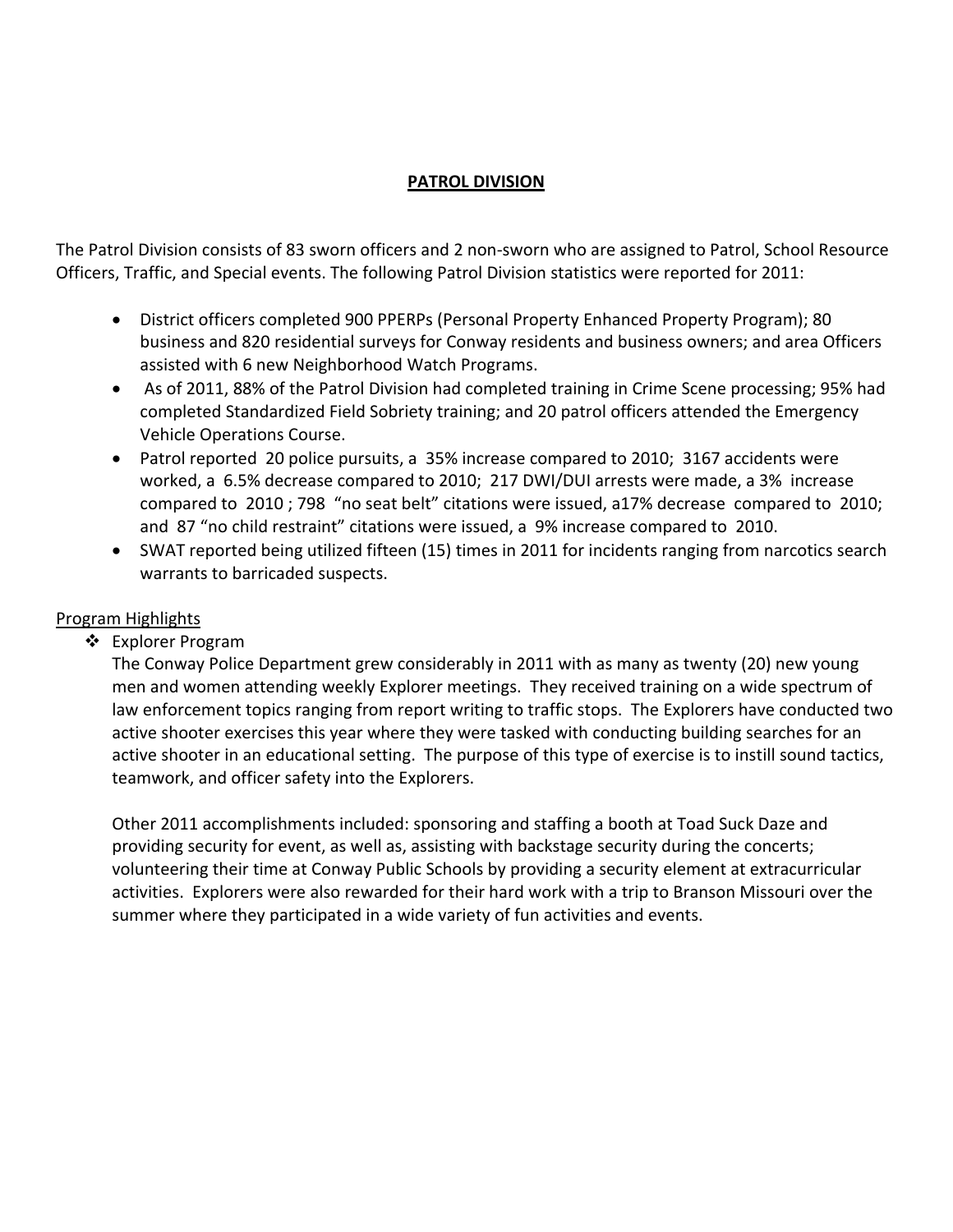#### **Conway Police Department Personnel Strength as of December 31, 2011**

#### **PART I--SWORN-FT**

| <b>Authorized Sworn</b>                                                                    | 112            |
|--------------------------------------------------------------------------------------------|----------------|
| On Hand (authorized minus vacancies)                                                       | 108            |
| Physically Available for Duty @ CPD<br>(authorized minus vacancies and activated officers) | 108            |
| <b>PART II--NON SWORN-FT</b>                                                               |                |
| <b>Authorized Non Sworn</b><br>(CPD-16, AWU-6, CEOC-22)                                    | 44             |
| On Hand<br>(CPD-1, AWU-0, CEOC-5)                                                          | 38             |
| <b>PART III--Non Sworn-PT</b>                                                              |                |
| Authorized Non Sworn-PT                                                                    | 3              |
| On Hand                                                                                    | $\overline{2}$ |
| PART IV--TOTAL STAFF-ALL(F/T & P/T) CATEGORIES                                             |                |
| Authorized                                                                                 | 159            |
| On Hand                                                                                    | 148            |
| <b>PART V--CURRENT VACANCIES</b>                                                           |                |
| Sworn positions                                                                            | 4              |
| Non Sworn positions                                                                        | 6              |
| <b>NOTES:</b><br>1 Authorized FT Position in CEOC is being split into 2 PT positions       |                |

**PART VII--OFFICERS AT POLICE ACADEMY GRAD DATE**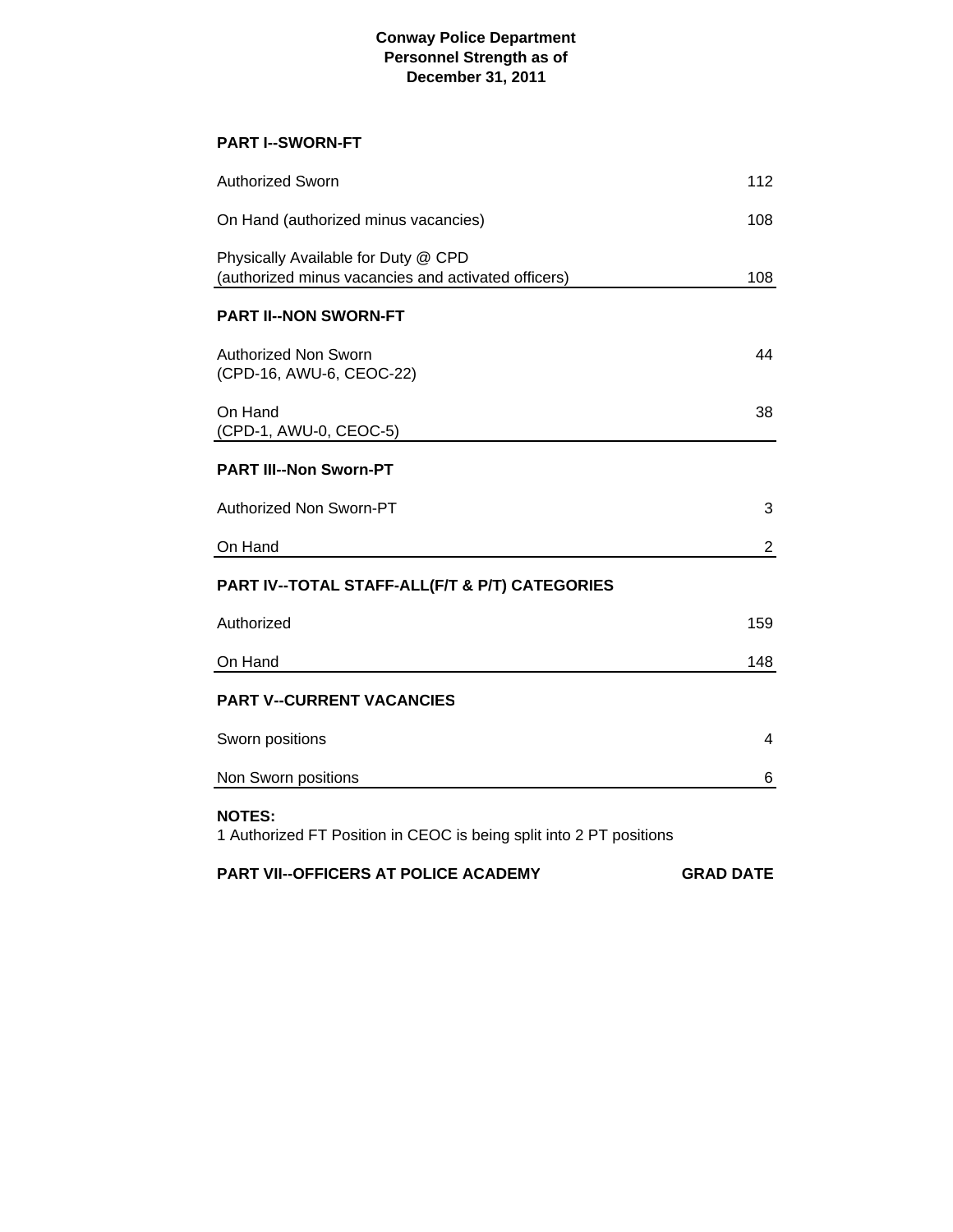### **SWORN MANPOWER DISTRIBUTION BY RACE-GENDER-RANK**

|              | Chief        | Major                   | Lieutenant     | Sergeant | Officer        | Total | % of Dept. |
|--------------|--------------|-------------------------|----------------|----------|----------------|-------|------------|
| <b>WM</b>    | $\mathbf{1}$ | 3                       | $\overline{7}$ | 13       | 72             | 96    | 86%        |
| WF           |              |                         | $\mathbf{1}$   | 1        | 6              | 8     | 7%         |
| <b>BM</b>    |              |                         |                |          | 3              | 3     | 3%         |
| <b>BF</b>    |              |                         |                |          |                |       |            |
| <b>NAM</b>   |              |                         |                |          |                |       |            |
| <b>NAF</b>   |              |                         |                |          |                |       |            |
| HM           |              |                         |                |          |                |       |            |
| HF           |              |                         |                |          |                |       |            |
| Vacant       |              |                         | $\mathbf{1}$   |          | $\overline{4}$ | 5     | 4%         |
| <b>TOTAL</b> | $\mathbf{1}$ | $\overline{\mathbf{4}}$ | 9              | 14       | 85             | 112   | 100%       |

### **NON-SWORN MAPOWER DISTRIBUTION BY RACE-GENDER**

|            | <b>Police</b>  | <b>CEOC</b>    | <b>AWU</b>     | <b>PART</b>    | <b>TOTAL</b>     | $%$ of      |
|------------|----------------|----------------|----------------|----------------|------------------|-------------|
|            |                |                |                | <b>TIME</b>    |                  | <b>Dept</b> |
| <b>WM</b>  | $\mathbf{1}$   | $\overline{4}$ | 3              | $\overline{2}$ | 10               | 20%         |
| WF         | 11             | 13             | $\overline{2}$ | $\overline{0}$ | 26               | 53%         |
| <b>BM</b>  | $\overline{0}$ | $\overline{0}$ | $\overline{0}$ | $\theta$       | $\overline{0}$   | 0%          |
| <b>BF</b>  | 3              | $\mathbf{1}$   | $\mathbf{1}$   | $\overline{0}$ | 5                | 10%         |
| <b>NAM</b> | $\overline{0}$ | $\overline{0}$ | $\overline{0}$ | $\overline{0}$ | $\overline{0}$   | 0%          |
| <b>NAF</b> | $\overline{0}$ | $\overline{0}$ | $\overline{0}$ | $\overline{0}$ | $\overline{0}$   | 0%          |
| HM         | $\overline{0}$ | $\overline{0}$ | $\overline{0}$ | $\overline{0}$ | $\overline{0}$   | 0%          |
| HF         | $\overline{0}$ | $\overline{0}$ | $\overline{0}$ | $\overline{0}$ | $\boldsymbol{0}$ | 0%          |
| Vacant     | 1              | 5              | $\overline{0}$ | 1              | $\tau$           | 16%         |
| Total      | 16             | 23             | 6              | 3              | 48               |             |

 **\*1 FT CEOC Position is currently being split into 2 PT positions which is why we are showing 48 instead of 47 total non-sworn personnel**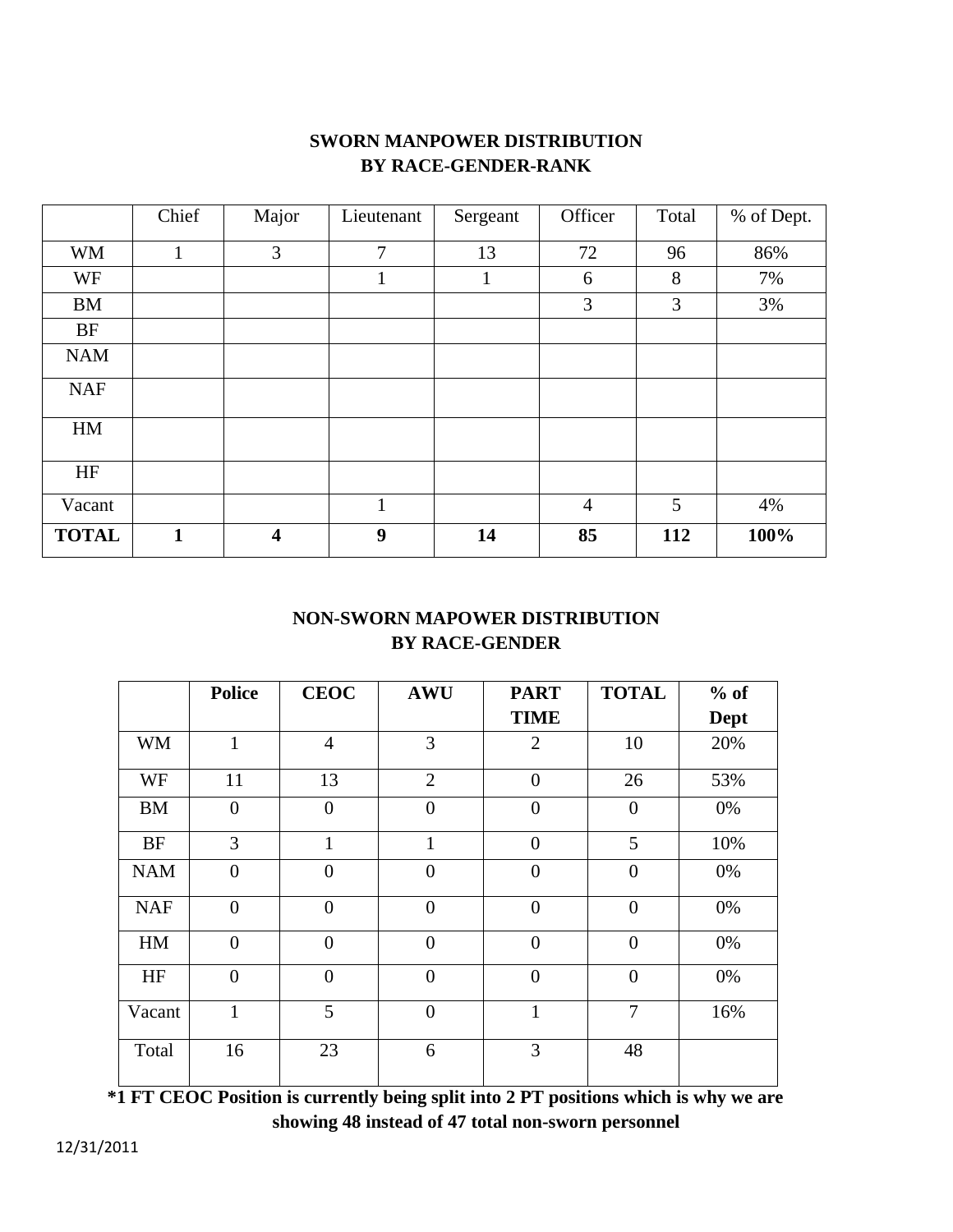#### **Conway Police Department Sworn Turnover Rate 2007-2011**

| Year | Auth.<br><b>Sworn</b><br><b>Officers</b> | <b>Officer</b><br><b>Departures</b> | <b>Officer</b><br><b>Turnover Rate</b> |
|------|------------------------------------------|-------------------------------------|----------------------------------------|
| 2007 | 104                                      | 14                                  | 13%                                    |
| 2008 | 107                                      | 6                                   | 6%                                     |
| 2009 | 112                                      | 3                                   | 3%                                     |
| 2010 | 112                                      | 6                                   | 5%                                     |
| 2011 | 112                                      | 10                                  | 11%                                    |

#### **CEOC Turnover Rate 2007- 2011**

| Year | <b>Auth. Sworn</b><br><b>Dispatchers</b> | <b>Departures</b> | <b>Dispatch</b><br><b>Turnover Rate</b> |
|------|------------------------------------------|-------------------|-----------------------------------------|
| 2007 | 22                                       |                   | 50%                                     |
| 2008 | 22                                       |                   | 41%                                     |
| 2009 | 22                                       | 5                 | 23%                                     |
| 2010 | 22                                       |                   | 32%                                     |
| 2011 | 22.                                      | 16                | 73%                                     |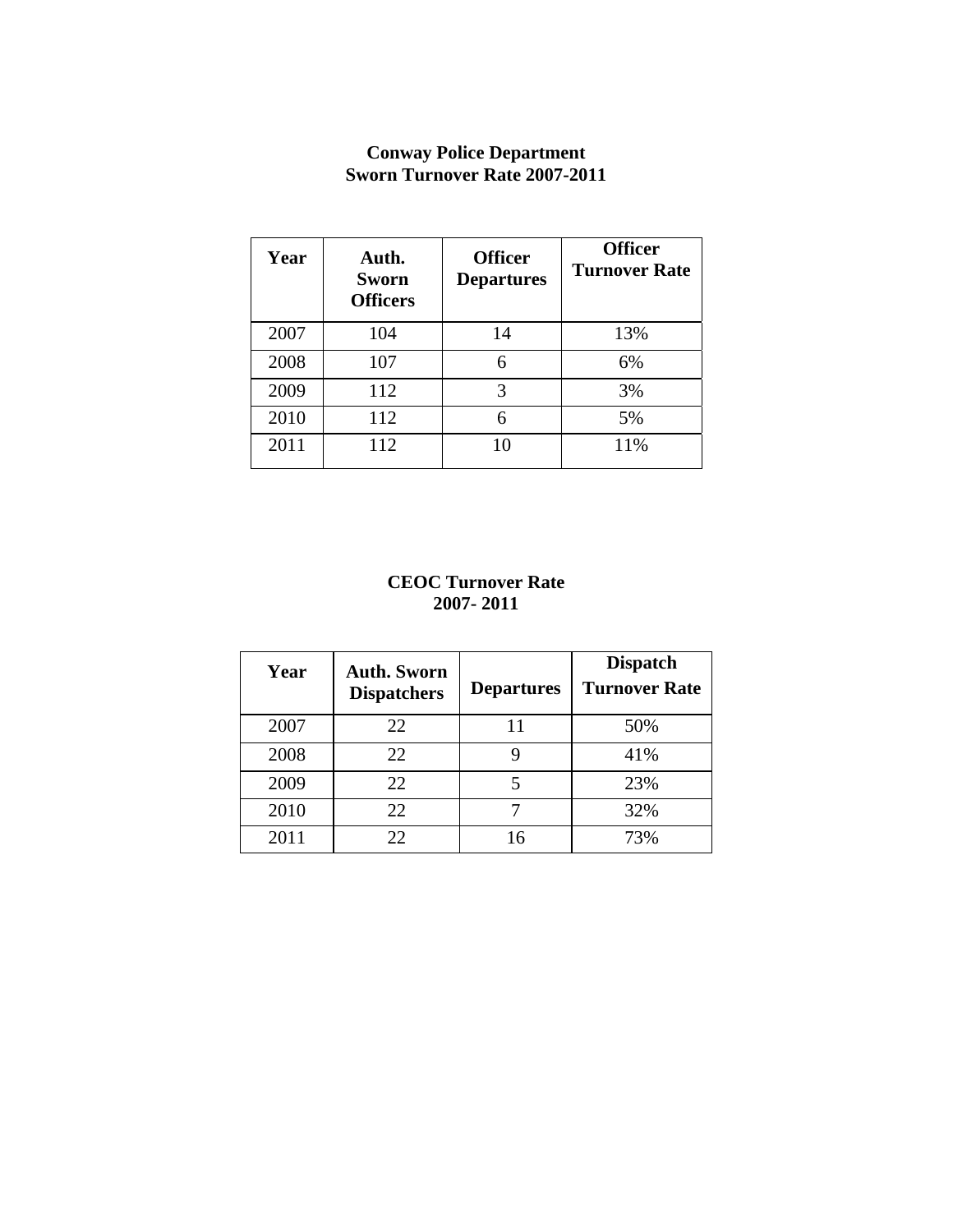#### **Internal Reviews and Investigations of Complaints Calendar Year 2011**

## **Types of Investigations**

| <b>Unsatisfactory Performance:</b>                          |                |
|-------------------------------------------------------------|----------------|
| <b>Sworn</b>                                                | 07             |
| <b>Non-Sworn</b>                                            | 01             |
| <b>Insubordination:</b>                                     |                |
| <b>Sworn</b>                                                | 00             |
| Non-Sworn                                                   | 01             |
| <b>Conduct Unbecoming:</b>                                  |                |
| <b>Sworn</b>                                                | 01             |
| Non-Sworn                                                   | 00             |
| <b>Conduct during Pursuit</b>                               | 02             |
| <b>Use of Force</b>                                         | 02             |
| <b>Harassment</b>                                           |                |
| <b>Sworn</b>                                                | 01             |
| Non-Sworn                                                   | 0 <sub>0</sub> |
| <b>Accident Resulting in AI:</b>                            | 02             |
| <b>Total Administrative Inquiries</b>                       | 17             |
| <b>Results of Investigations</b>                            |                |
| Discipline:                                                 | 13             |
| *Letter of Reprimand                                        | 05             |
| *Resignation                                                | 01             |
| <i>*</i> Termination                                        | 02             |
| *Suspension                                                 | 88 hrs         |
| *Early Warning Notice                                       | 00             |
| *Form 219                                                   | 01             |
| *Reassigned                                                 | 0 <sub>0</sub> |
| <b>Exonerated</b>                                           | 03             |
| <b>Unfounded</b>                                            | 0 <sub>3</sub> |
| <b>Unsubstantiated</b>                                      | 00             |
| (12/17 AI's were sent to Review Board for recommendations.) |                |
| No complaints of biased based policing during 2011          | (1.2.9d)       |